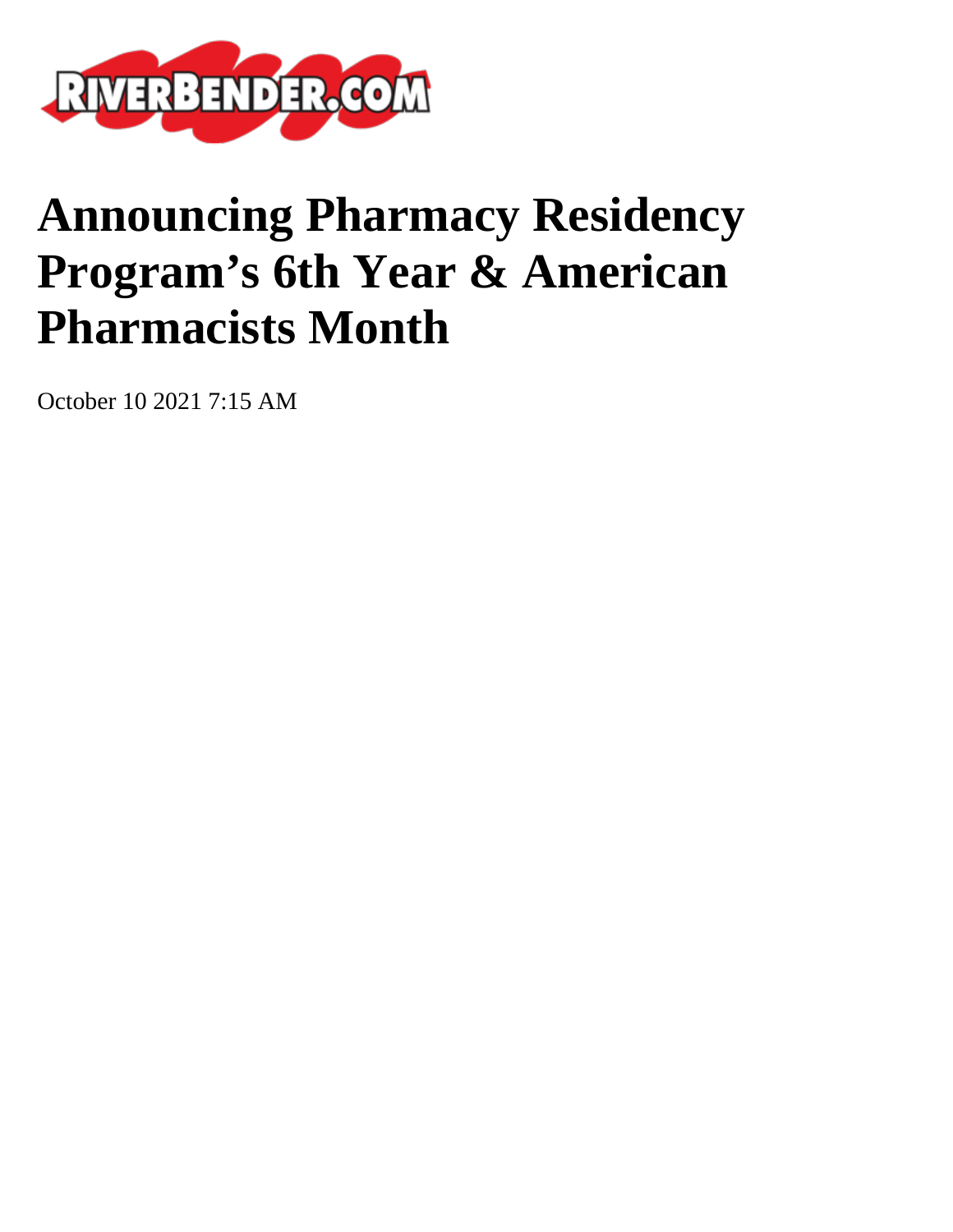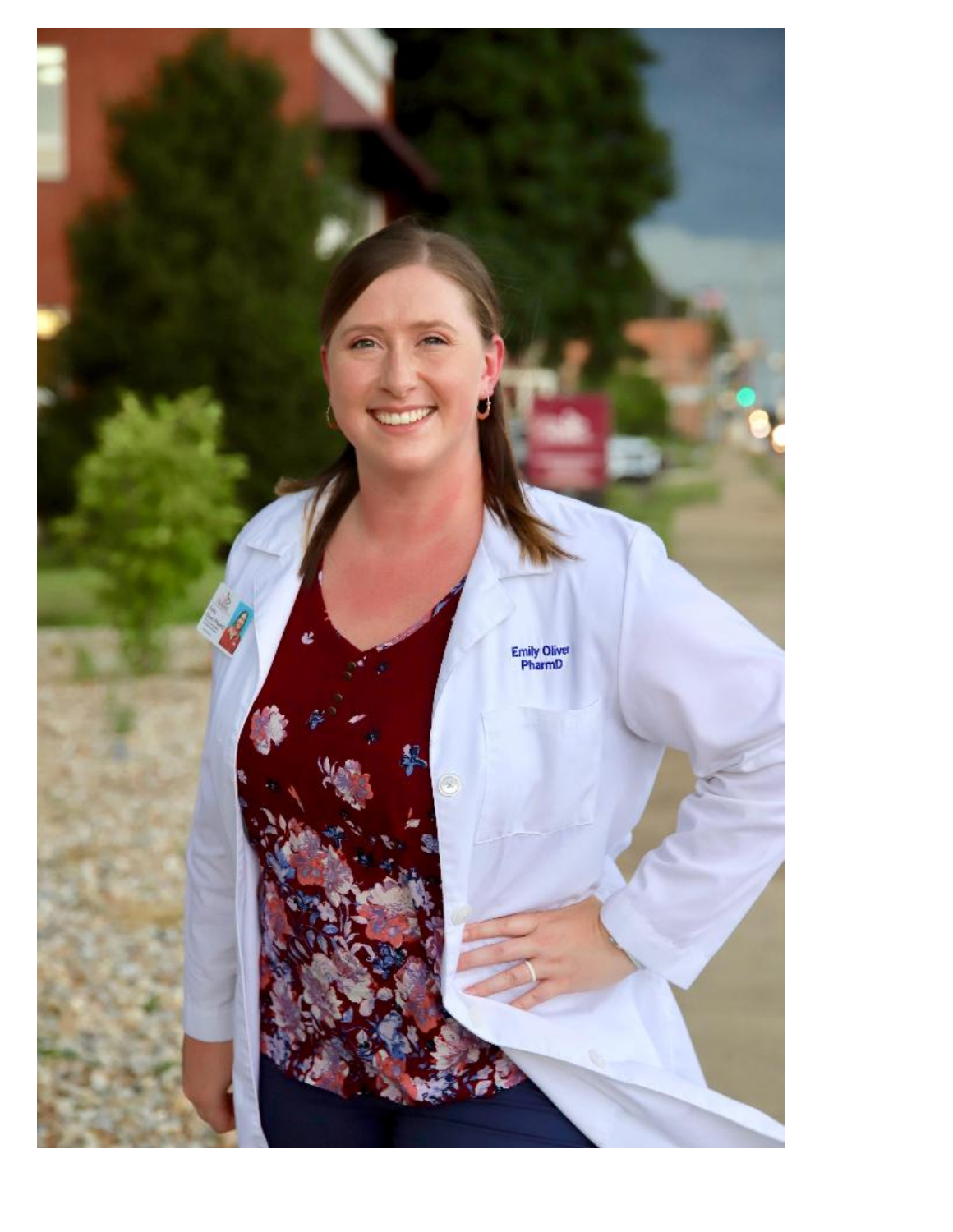BELLEVILLE - Hospice of Southern Illinois is pleased to introduce and welcome the full-time, on-staff, PGY-2 (post-graduate, year 2) Pharmacy Resident, Dr. Emily Oliver, PharmD.

Setting them apart from other hospice programs, they are announcing their  $6<sup>th</sup>$  year with a PGY-2 Pain and Palliative Care Pharmacy Residency Program. In collaboration with the [SIUE School of Pharmacy,](https://www.siue.edu/pharmacy/) they remain the only accredited PGY-2 Pain and Palliative Care Pharmacy Residency Program fully funded by a hospice, in the United States. Patients, families, and the entire organization directly benefit from this very unique program, which is 1 of 31 in the country and the only accredited one, fully funded by a hospice.

Dr. Oliver is an integral member of the interdisciplinary team. The pharmacist has many roles focusing on each patient's goals of care. Specifically, as individuals approach the final weeks and days, there are so many physical changes happening. One unique part of the program this year, is the increased frequency and extension of more one-on-one pain and medication management consultations to ensure the highest quality of care to the patients and families served. Dr. Oliver shares a commitment to this program and quality of life for individuals with a life-limiting illness.

"From the moment I met the individuals at Hospice of Southern Illinois, I knew it was an organization that I would be honored to serve. I have been welcomed in by the caring team at Hospice of Southern Illinois and it has quickly started to feel like home. Each day I have the opportunity to continue my education as a pain management and palliative care pharmacist and learn from individuals that are leaders in the field. I look forward to continuing to get to know our patients and family members as they have already left a lasting impact on my career."

Dr. Ellen Middendorf, Medical Director for Hospice of Southern Illinois explains, "Our PGY2 Program in Pain and Palliative Care, in conjunction with Southern Illinois University at Edwardsville's School of Pharmacy, has proceeded to evolve over the last six years. We continue to develop innovative ways for our pharmacists to positively affect the lives of our patients and families, and also provide much-desired education for our staff and the community at large. This program is an invaluable asset to Hospice of Southern Illinois."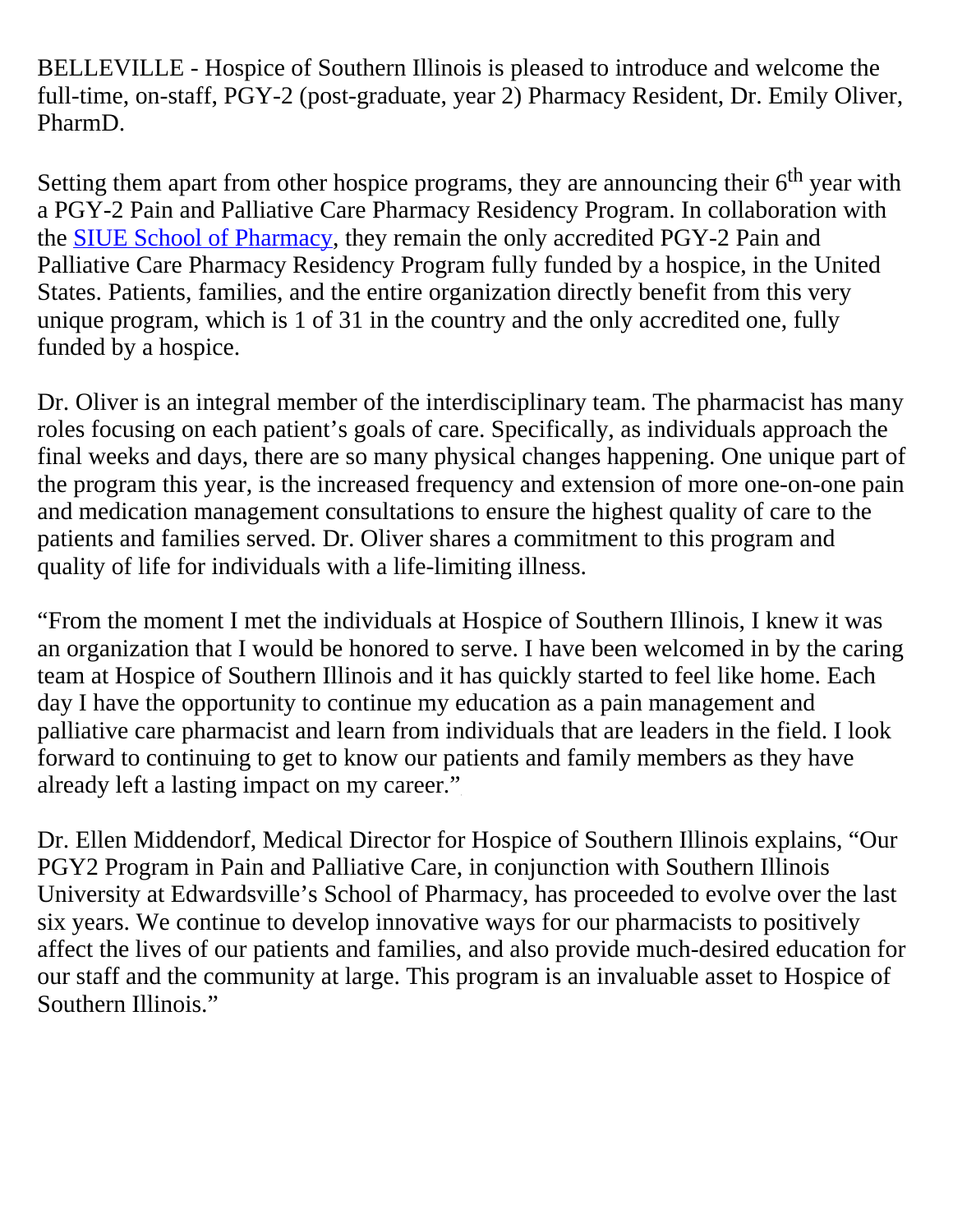

The specialized support this program offers to Hospice of Southern Illinois' patients, includes streamlined symptom management to reduce side effects and medication interactions; ensures safe and effective medication use and helps medication costmanagement. Furthermore, pharmacists add another level of expertise to adhere to regulatory and compliance changes in the healthcare field. Together, they are ensuring the highest standard of care to those served. Additionally, they offer one-on-one education to, not only patients and families, but staff and healthcare professionals as well.

Chris Herndon, PharmD., SIUE professor and Residency Program Director added, "This unique training program prepares specialized clinical pharmacists while enhancing the care of Hospice of Southern Illinois' patients."

The Pandemic has shaped how clinicians offer support and compassion. However, it doesn't change the philosophy of Hospice of Southern Illinois' care. A person's quality of life matters now more than ever before because of the additional barriers people are experiencing. Hospice of Southern Illinois is leading the way by ensuring that a patient' s comfort, peace, and dignity remain intact during the end-of-life journey.

"We will rise to the challenges that are ahead. And, we will continue to do what we do best, enhancing the quality of life for people touched by a life-limiting illness. This can